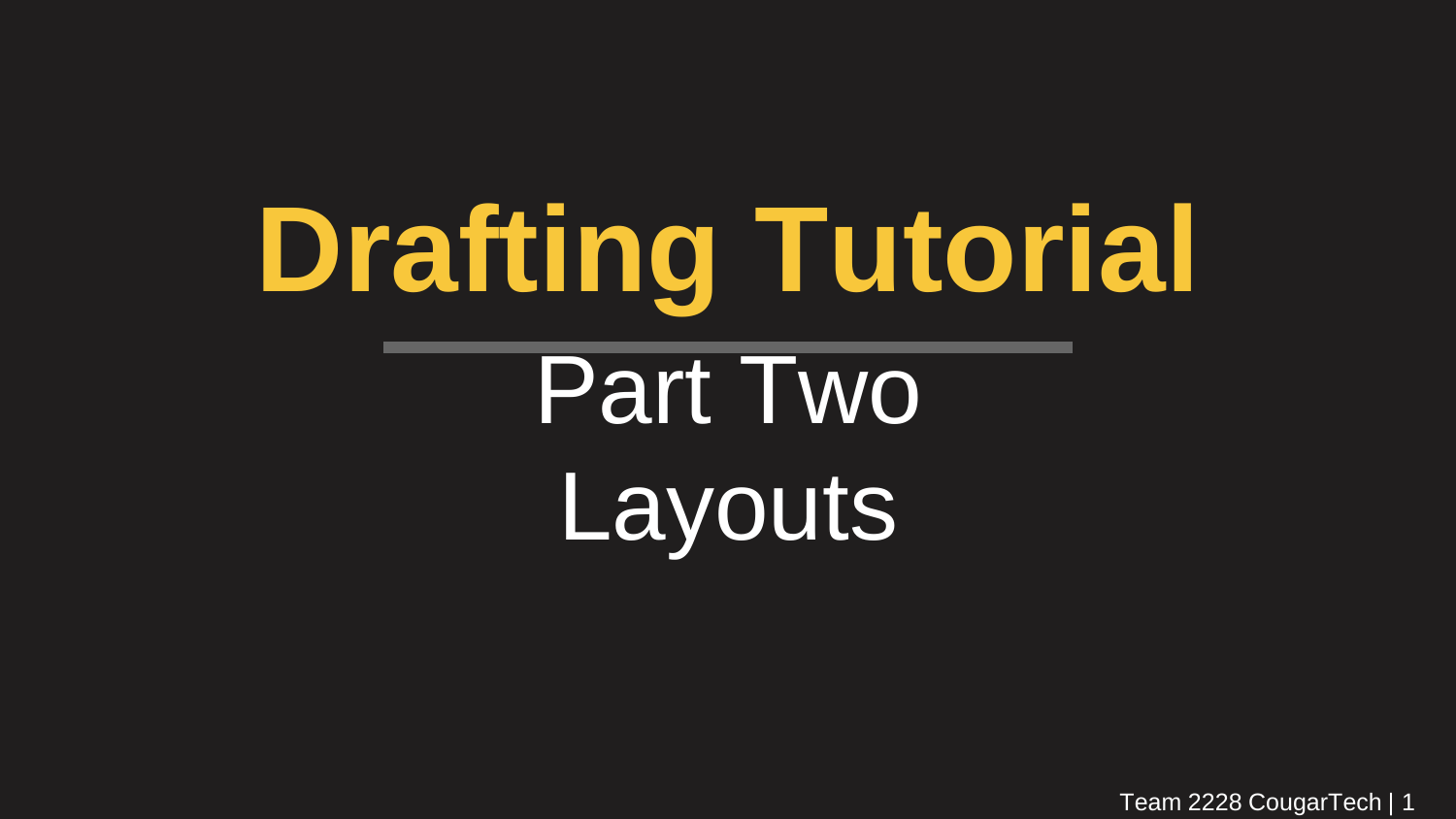#### **Objectives**

Understand:

 $\Box$  How to create a clean and organized layout for production

Demonstrate:

 $\Box$  The ability to create a layout for production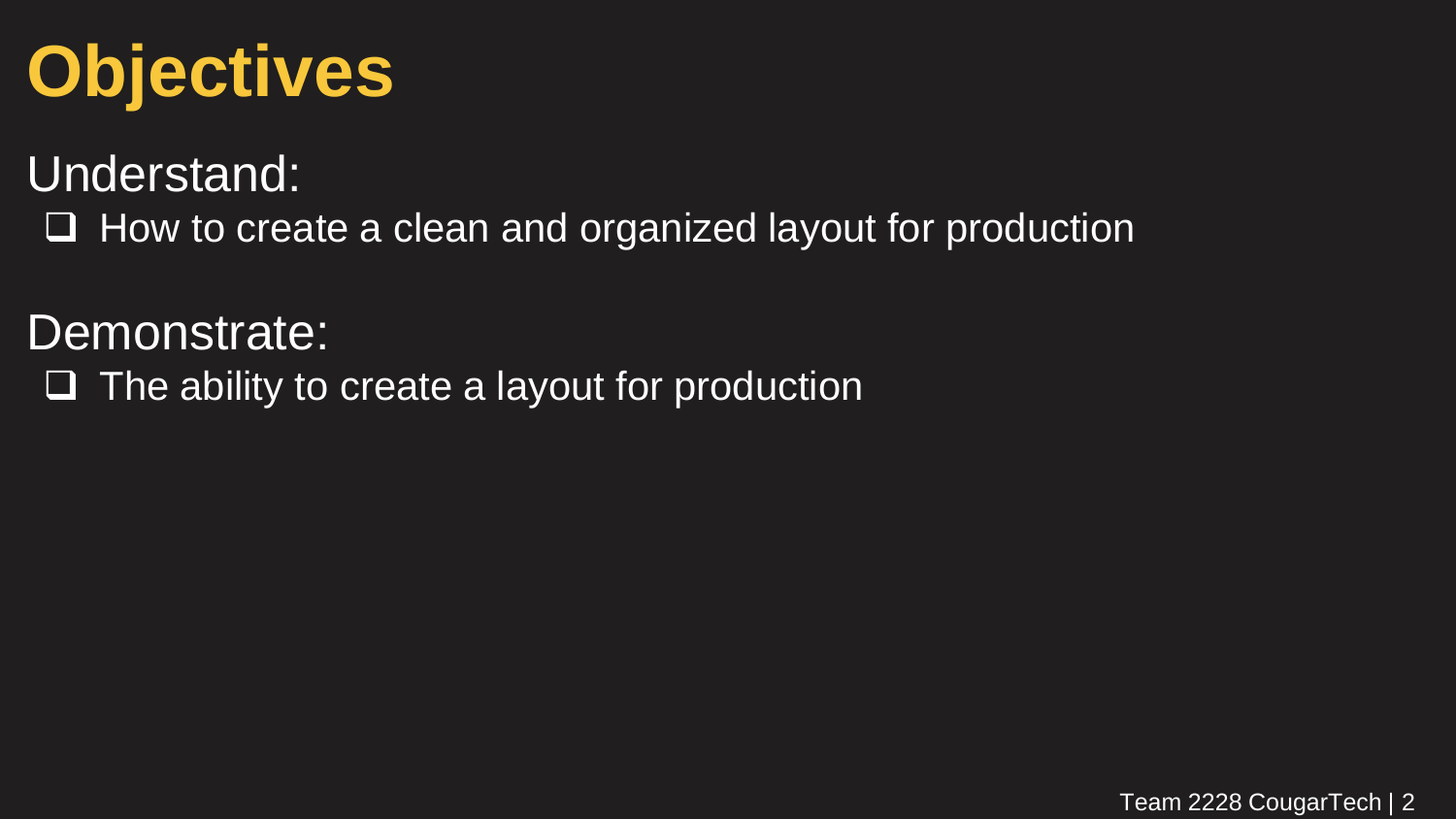### **Getting started**

 $\Box$  To begin, open the program like last time, and go to the create new file window

 $\square$  Instead of creating an .ipt, create an .idw

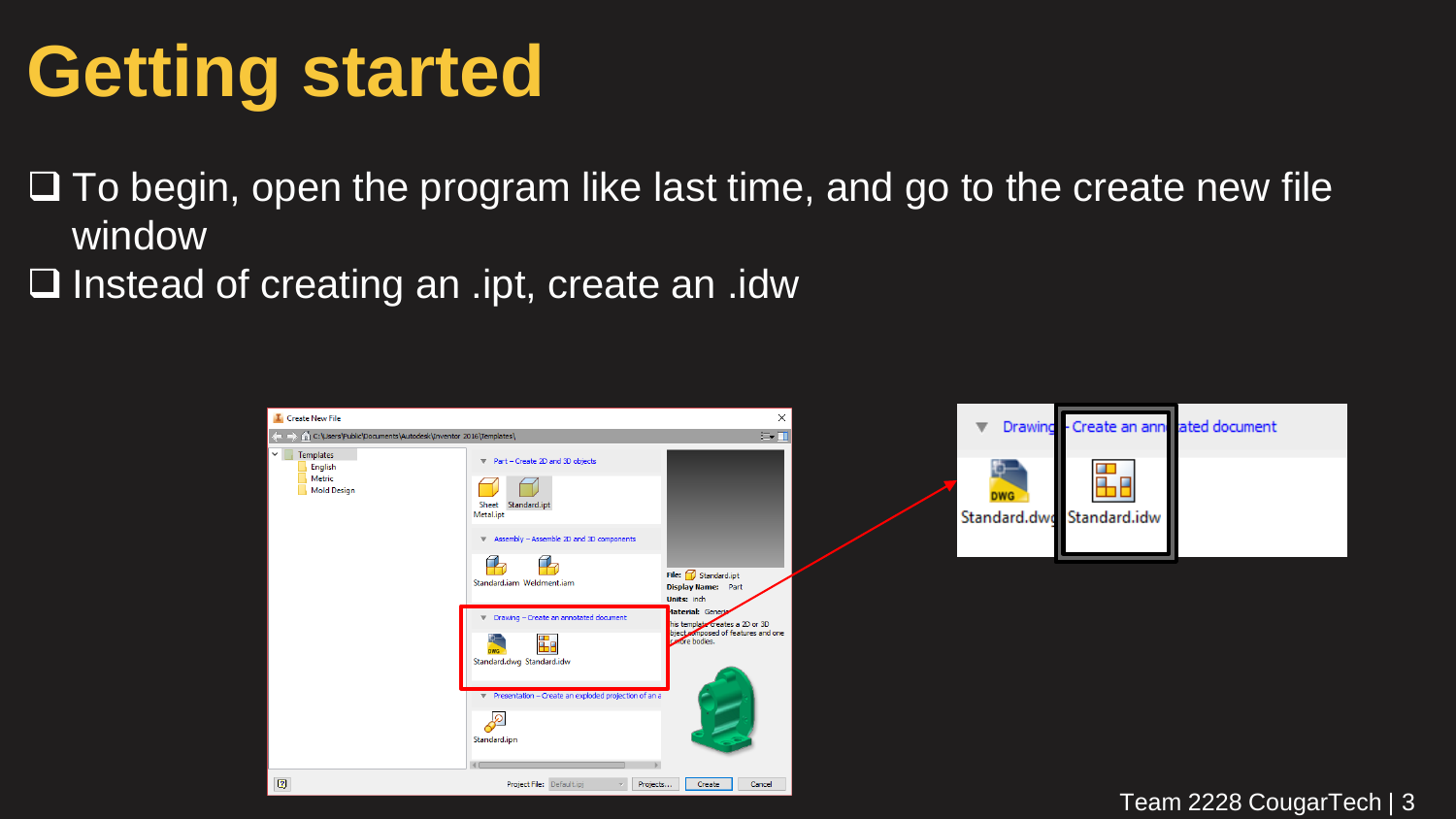#### After opening the .idw, you will see this screen

|                                                                                                                                                                                                                                                                                                                                                                                                                  | LE PIN⊿AE - SDE +                                                                                                                          |                         |                                                        |             |                                      |                                     |                                                           | Autodesk Inventor Professional 2016 - STUDENT VERSION Drawing1 |   |  |      |                     | $-2C$ 0 -       | $ \Box$ | $\mathsf{X}$              |
|------------------------------------------------------------------------------------------------------------------------------------------------------------------------------------------------------------------------------------------------------------------------------------------------------------------------------------------------------------------------------------------------------------------|--------------------------------------------------------------------------------------------------------------------------------------------|-------------------------|--------------------------------------------------------|-------------|--------------------------------------|-------------------------------------|-----------------------------------------------------------|----------------------------------------------------------------|---|--|------|---------------------|-----------------|---------|---------------------------|
| Place View:                                                                                                                                                                                                                                                                                                                                                                                                      | Tools Manage View Environments Get Started<br>Sketch<br>Annotate<br>Base Projected Auxiliary Section Detail Overlay Socionnector<br>Create | $\overline{\mathbb{Z}}$ | $\Rightarrow$<br>肉<br>Draft Break Break Out Slice Crop | ₽<br>Modify | Vault<br>다리<br>Horizontal<br>$\cdot$ | Autodesk A360<br>$\nabla$<br>Sketch | $\bullet$ .<br>$\Box$<br>Start New Sheet<br>Sketch Sheets |                                                                |   |  |      |                     |                 |         |                           |
| Model $\blacktriangledown$<br>$\begin{tabular}{ c c } \hline \hline \rule{0pt}{2.5ex} \rule{0pt}{2.5ex} \rule{0pt}{2.5ex} \rule{0pt}{2.5ex} \rule{0pt}{2.5ex} \rule{0pt}{2.5ex} \rule{0pt}{2.5ex} \rule{0pt}{2.5ex} \rule{0pt}{2.5ex} \rule{0pt}{2.5ex} \rule{0pt}{2.5ex} \rule{0pt}{2.5ex} \rule{0pt}{2.5ex} \rule{0pt}{2.5ex} \rule{0pt}{2.5ex} \rule{0pt}{2.5ex} \rule{0pt}{2.5ex} \rule{0pt}{2.5ex} \rule{0$ | $\rightarrow$ x<br>$\boxed{2}$<br><b>PartLipt</b> Drawing1 <sup>88</sup>                                                                   |                         |                                                        |             |                                      |                                     |                                                           |                                                                | ቶ |  | 1200 | <b>ACCELAR</b><br>D | <b>HET L OF</b> |         | $-$ 6 $\times$<br>$\circ$ |
|                                                                                                                                                                                                                                                                                                                                                                                                                  |                                                                                                                                            |                         |                                                        |             |                                      |                                     |                                                           |                                                                |   |  |      |                     |                 |         |                           |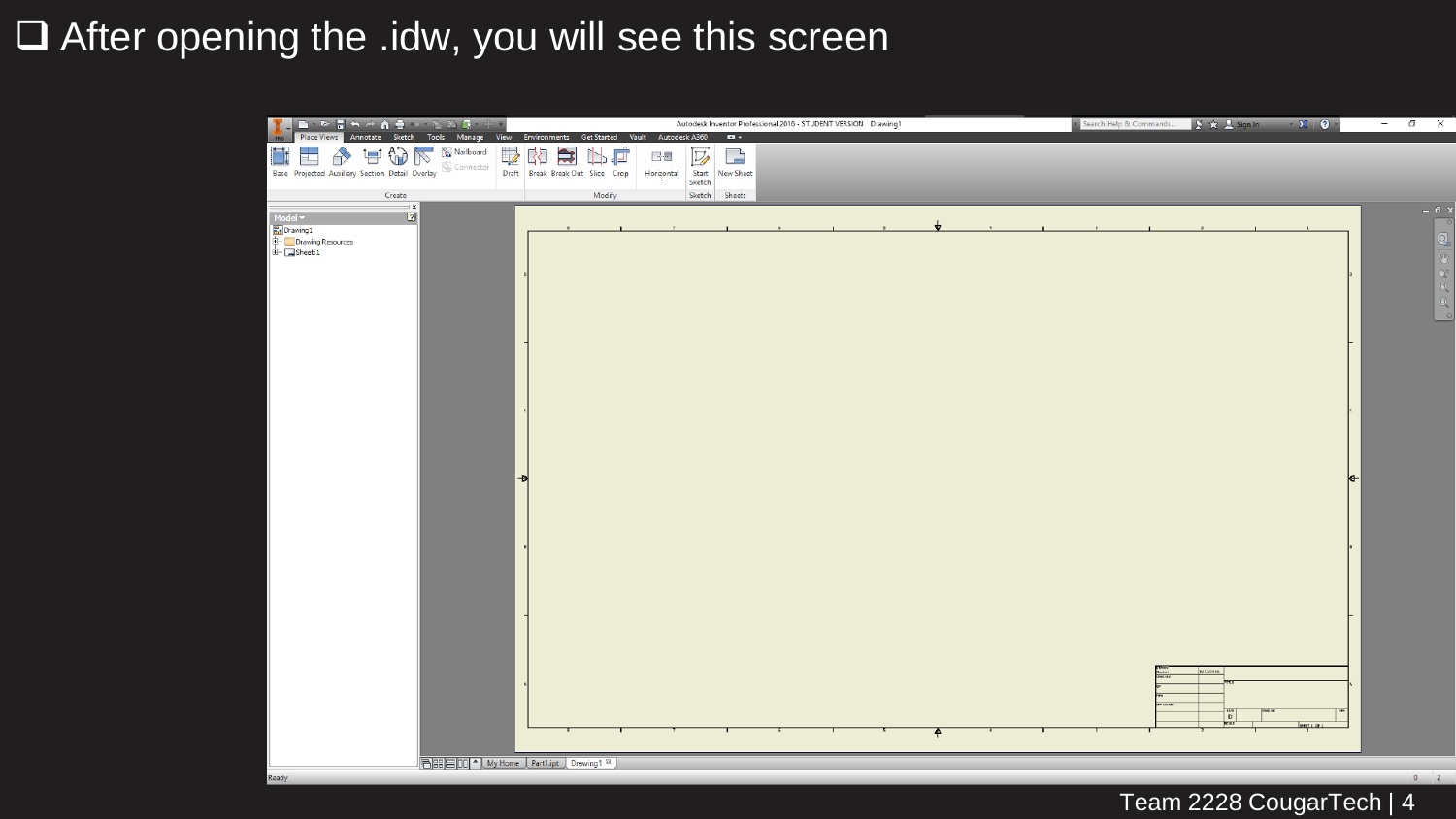### **Changing the size of the paper**

 $\Box$  In order to make the paper easier to read, we need to change the size  $\Box$  Right now the paper is a size D, we need it to be B

 $\square$  To do this, right click on the sheet, currently named "Sheet 1"

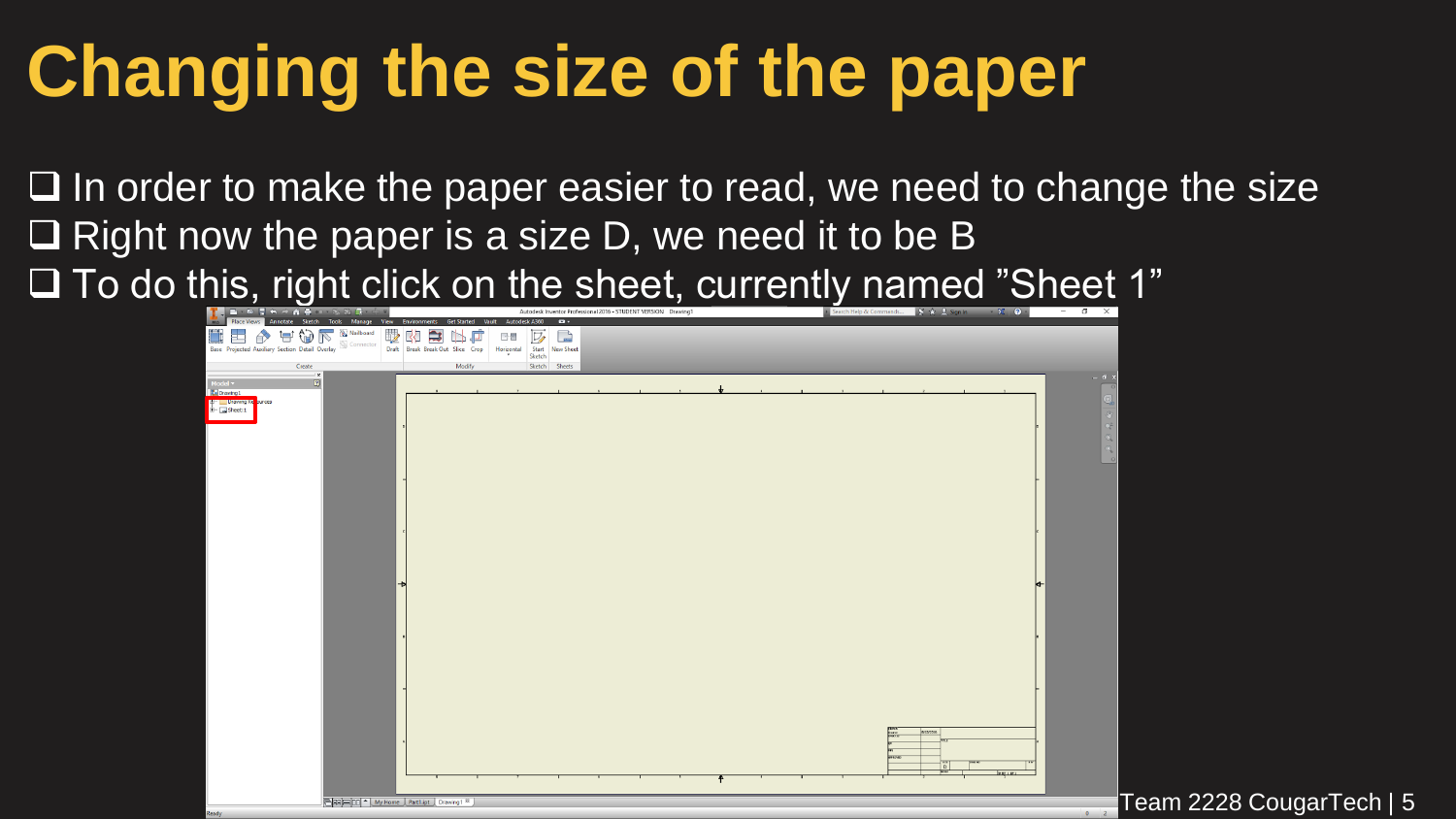#### $\Box$  This is the prompt that will appear **Q** Click edit sheet

| Repeat New Sheet                                                                   |             |
|------------------------------------------------------------------------------------|-------------|
| Copy                                                                               | $Ctr$ + $C$ |
| Delete Sheet                                                                       |             |
| Activate<br>Auto-Reattach Orphaned Annotations<br>Base View<br>Create Sheet Format |             |
| Edit Sheet                                                                         |             |
| Expand All Children<br>Collapse All Children                                       |             |
| How To                                                                             |             |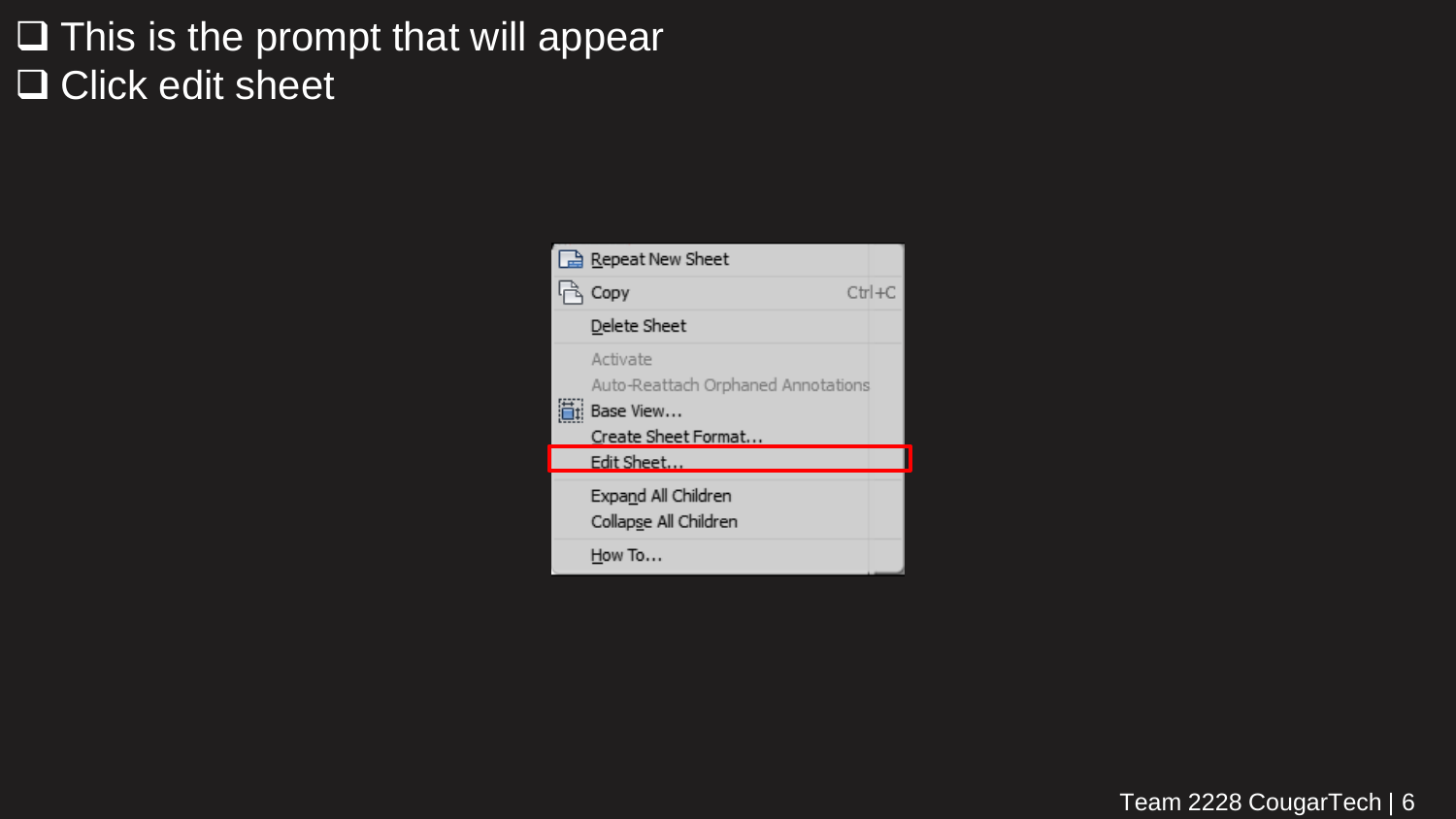#### □ From here click the box under "Size"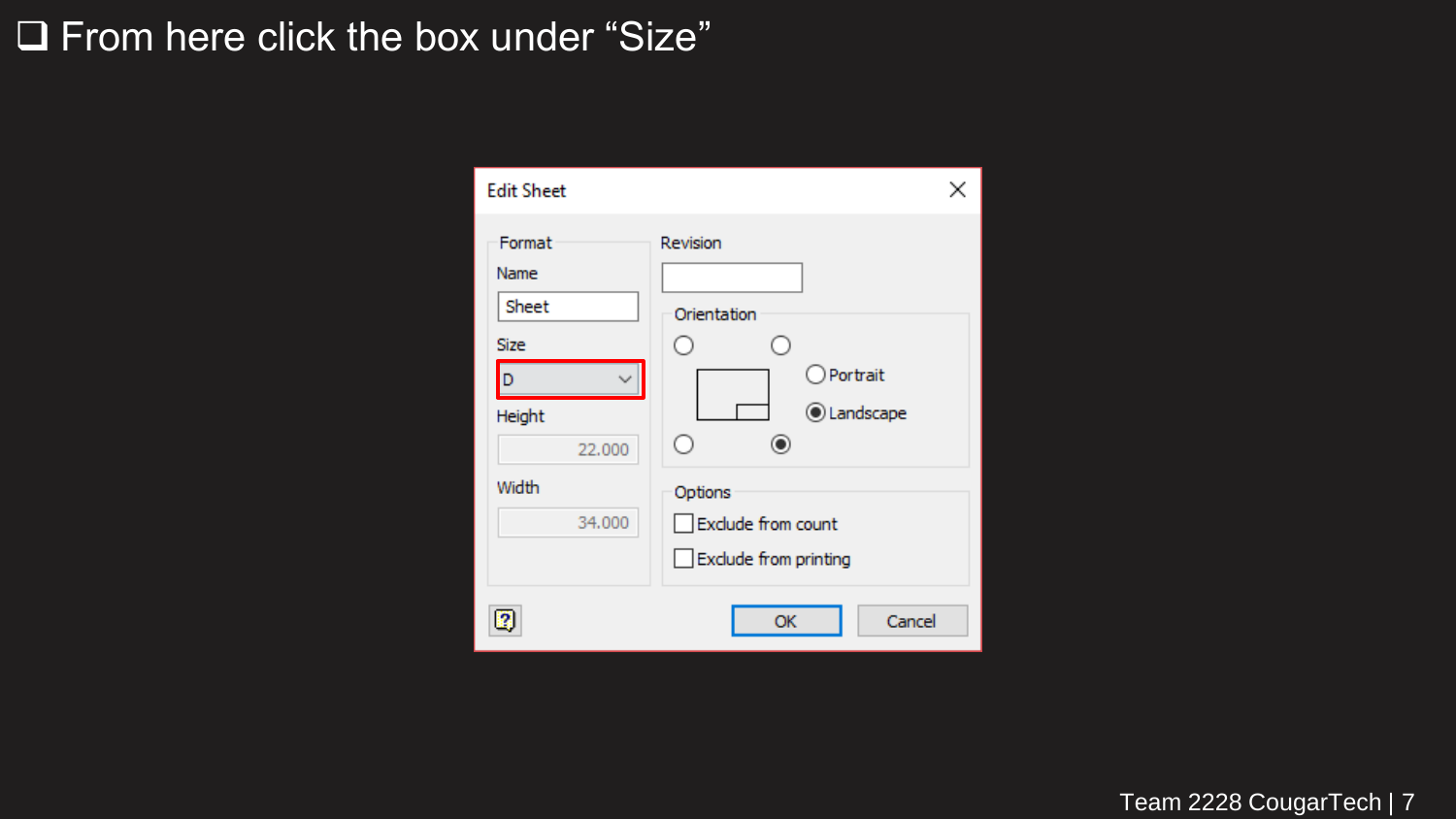#### □ Select "B"

B  $\overline{\mathsf{c}}$ D E F Custom Size (inches)  $\frac{A4}{A3}$ A<sub>2</sub> A<sub>1</sub> A<sub>0</sub> Custom Size (mm) 9 x 12 (inches), Portrait  $12 \times 18$  (inches) 18 x 24 (inches) 24 x 36 (inches) 36 x 48 (inches) 30 x 42 (inches) A size, Portrait, 1 view A size, Landscape, 1 view B size, 2 view C size, 4 view D size, 6 view E size, 7 view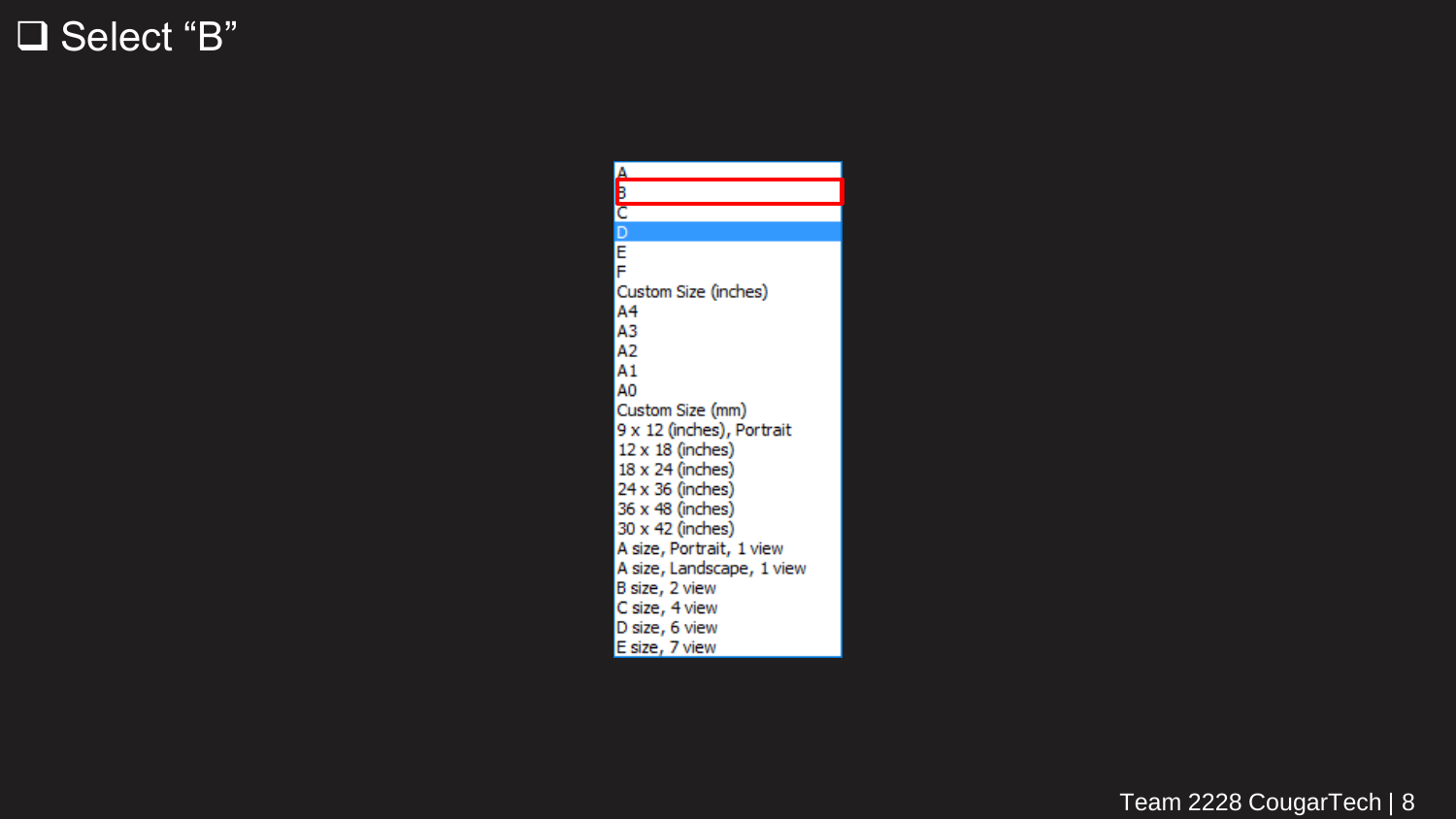### **Placing your part**

#### $\Box$  Now you can place your part **Q** Start by clicking "base"

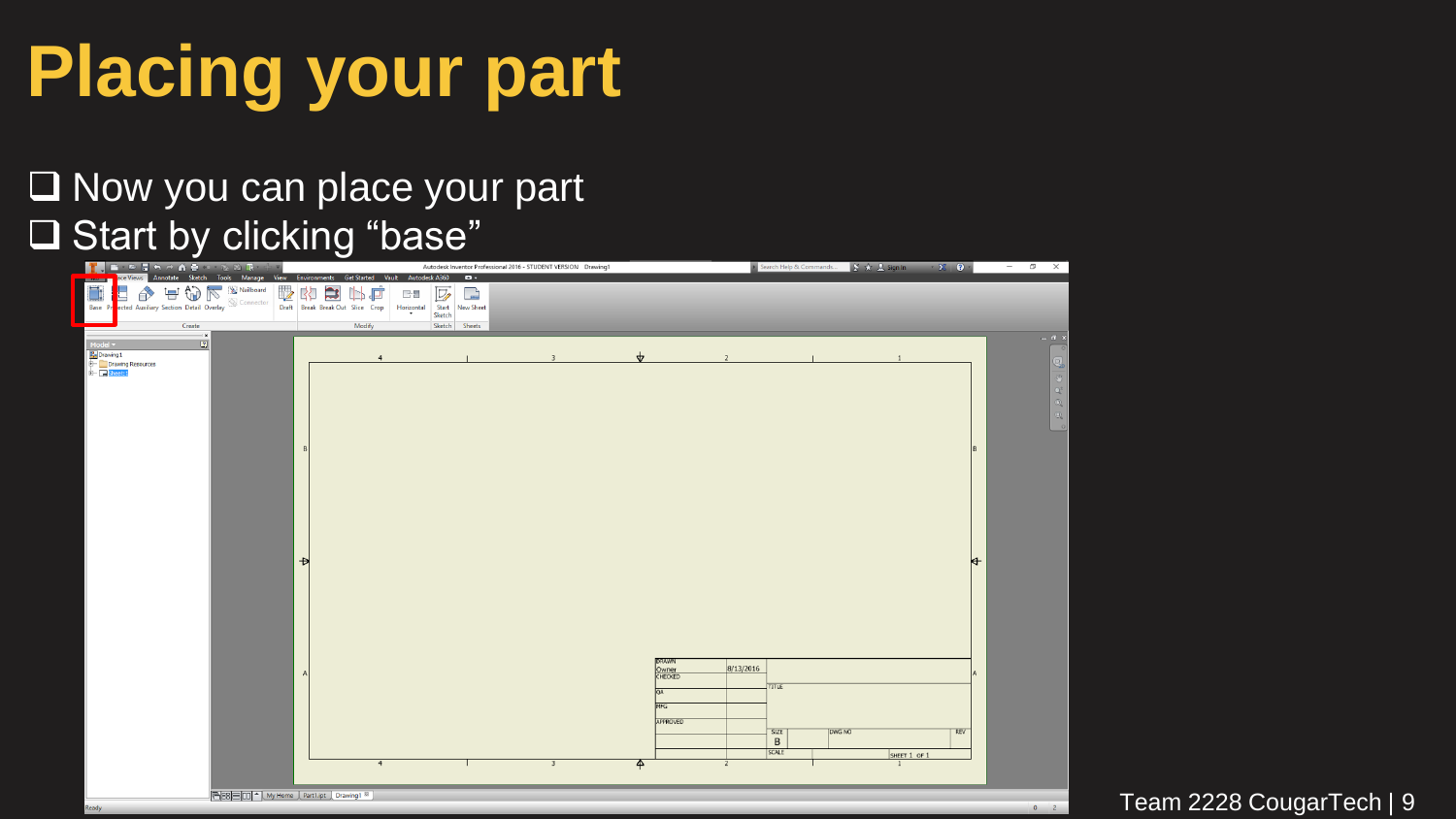### **The Base selection prompt**

This shows your filename and its directory

This will allow you to change the size of your part on the idw

| <b>Drawing View</b>                         | × |
|---------------------------------------------|---|
| Component<br>Model State<br>Display Options |   |
| File                                        |   |
| C:\Users\Owner\Documents\Part1.ipt          |   |
| Representation                              |   |
| g.<br>Style<br>View                         |   |
| ŀŀ<br>Master<br>$\checkmark$                |   |
| Kaster View                                 |   |
| ١.<br>Label                                 |   |
| VIEW1                                       |   |
| <b>Scale</b>                                |   |
| 1:1                                         |   |
|                                             |   |
| 2<br>OK<br>Cancel                           |   |

This will allow you to select a new file, clicking on it will open the normal "open file" window

This changes the visual style of the part on the idw, generally the default is fine, but sometimes color does help, so know when to use it. (play around with it a bit)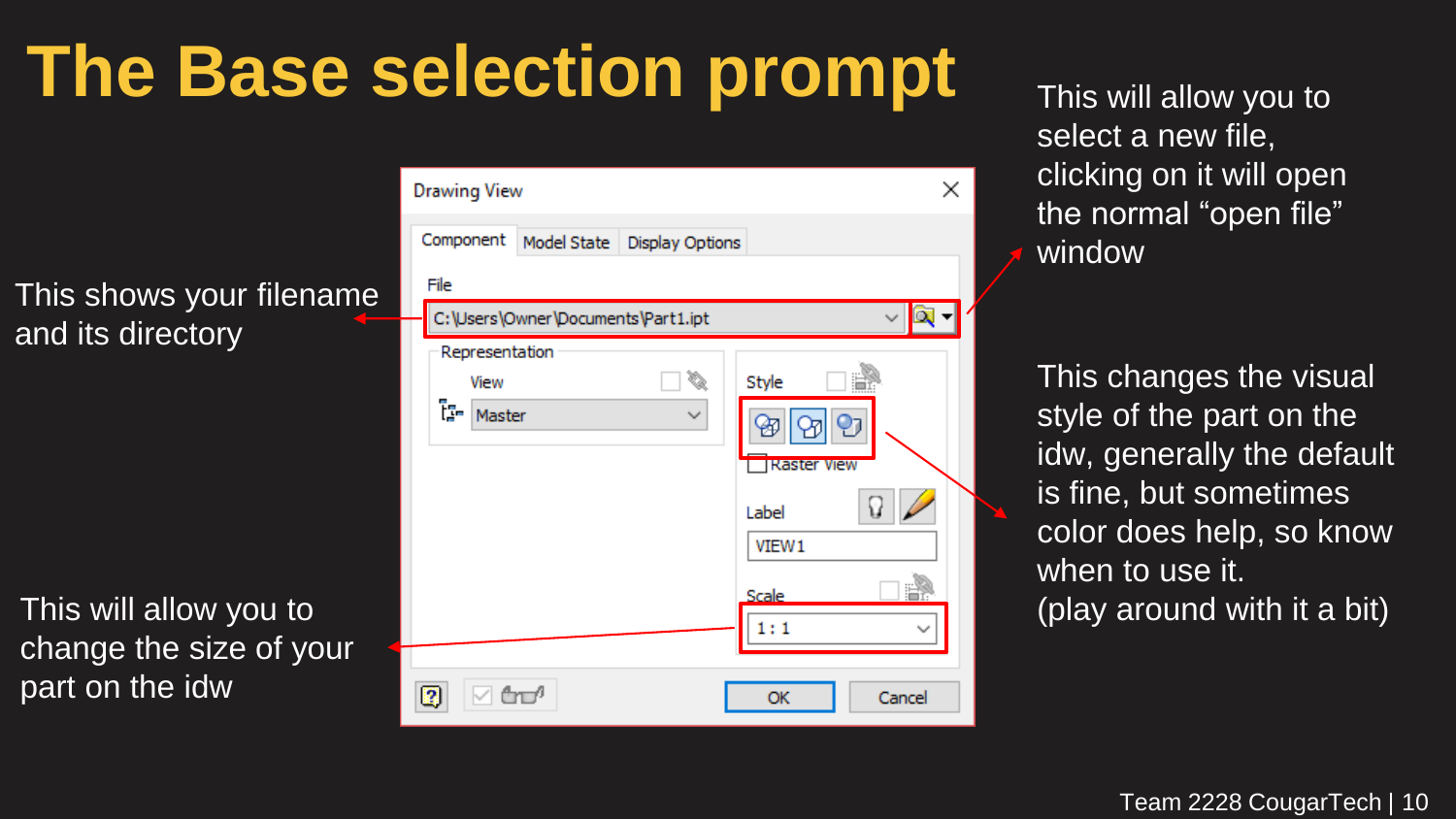#### **Placing the first view**

 $\Box$  Select your part from the last tutorial(hit the button marked in red to open the "Open File" window), but don't hit ok

| ■→ を見らせ百事→→ 多め混ん                                                                                                                                                                       | . .<br>Autodesk Inventor Professional 2016 - STUDENT VERSION Part1                                                                                                                                                                                                                                    | > Search Help & Commands   S < Q Sign In<br>$-23$ 0 $-$<br>$ \sigma$ $\times$                                                                                                                                                                                                                                                                                                                                                                                                                                         |
|----------------------------------------------------------------------------------------------------------------------------------------------------------------------------------------|-------------------------------------------------------------------------------------------------------------------------------------------------------------------------------------------------------------------------------------------------------------------------------------------------------|-----------------------------------------------------------------------------------------------------------------------------------------------------------------------------------------------------------------------------------------------------------------------------------------------------------------------------------------------------------------------------------------------------------------------------------------------------------------------------------------------------------------------|
| Manage<br>Place View<br>O<br>E<br>Nailboard<br>۱۳<br>Ŵ<br>$\mathbb{R}$<br>Connector<br>Base Projected Auxiliary Section Detail Overlay<br>Create                                       | $\overline{\mathbf{a}}$<br>View Environments<br>Autodesk A360<br><b>Get Started</b><br><b>Vault</b><br>$\overline{\mathbb{Z}}$<br>≈<br>回<br>$\nabla$<br>٦<br>$\rightarrow$<br>₽<br>Draft Break Break Out Slice Crop<br>Start New Sheet<br><b>Break Alignment</b><br>Sketch<br>Modify<br>Sketch Sheets |                                                                                                                                                                                                                                                                                                                                                                                                                                                                                                                       |
| i s<br>$\boxed{2}$<br>Model $\blacktriangledown$<br><b>Part1</b><br><sup>El Part1</sup> Drawing Resources<br>$\leftarrow$ Meet: 1<br>- CJ Default Border<br>- La ANSI - Large<br>Ready | $\ddot{\phantom{1}}$<br>$\overline{a}$<br>B<br>$\Rightarrow$<br>FRONT<br><b>DRAWN</b><br>Owner<br>CHECKED<br>$\Lambda$<br><b>QA</b><br>MFG<br>APPROVED<br>ቶ<br>4<br><b>ESSECT * My Home</b> Partlipt partipt part Part1 <sup>11</sup>                                                                 | $ \theta$ x<br>u,<br>$\mathbf{Q}_k^{\pm}$<br><b>Drawing View</b><br>$\alpha$<br>91<br>Component Model State Display Options<br>File<br>E<br>C:\Lisers\Owner\Documents\Part1.ipt<br>Representation<br>$\Box$ $\partial_k$ style $\Box$<br>View<br>L- Master<br>$\check{~}$<br>99<br>Raster View<br>$\sqrt{2}$<br>Label<br><b>VIEWS</b><br>口语<br>Scale<br>1:1<br>$\sim$<br>⊭<br>$Q = 6\pi$<br>OK<br>Cancel<br>8/27/2016<br>TITLE<br><b>DWG NO</b><br>REV<br>SIZE<br>$\, {\bf B}$<br>SCALE<br>SHEET 1 OF 1<br>$0\quad 4$ |
|                                                                                                                                                                                        |                                                                                                                                                                                                                                                                                                       |                                                                                                                                                                                                                                                                                                                                                                                                                                                                                                                       |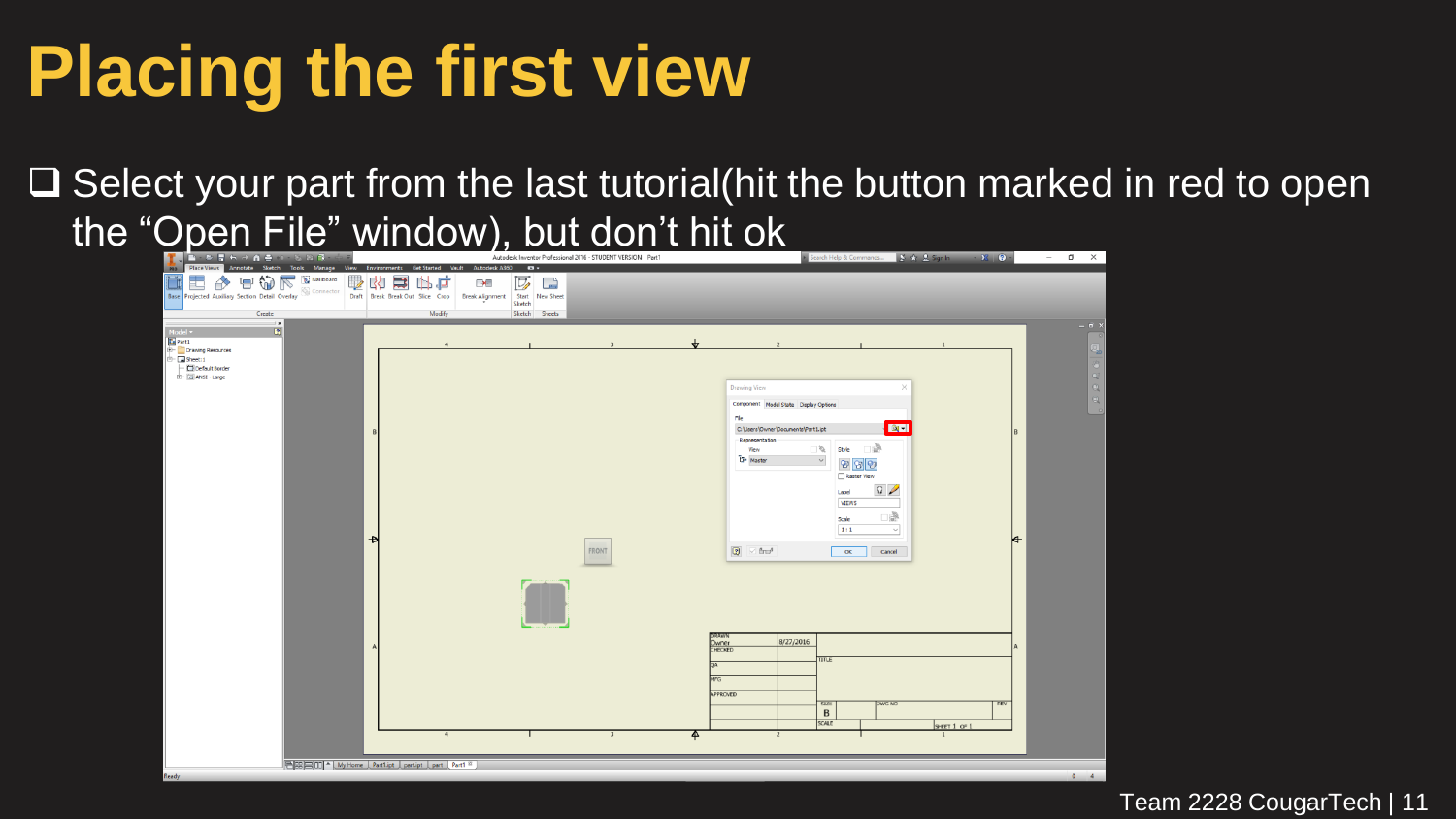### **Placing the other views**

- $\Box$  Place your views in a pattern shown below, one above, one to the right, and one in the top right corner
- $\Box$  This is considered to be the standard and will work fine in most cases, but there will be exceptions
- $\Box$  Once you have placed your views, change the scale so the cube is a good size(2:1 is used in the image below), click ok or hit enter

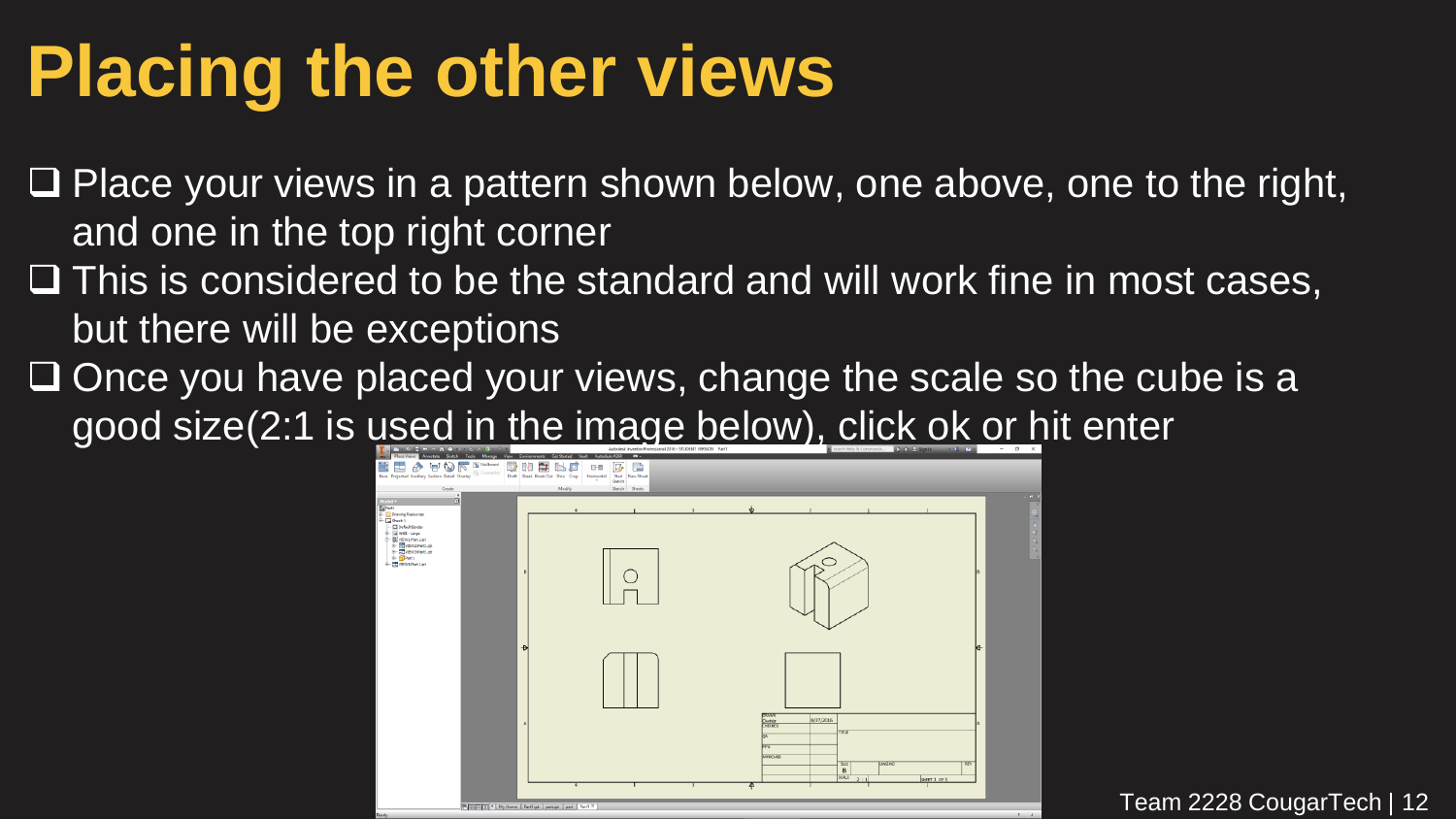### **A note on editing views**

- $\Box$  If for some reason you find that your part is poorly sized for the page, or you want to move the parts, simply double click on the view on the left toolbar
- $\Box$  View1 refers to the first view that was initially there, and the two in parallel to it
- $\Box$  View4 refers to the Isometric (the angled one in the top right corner)

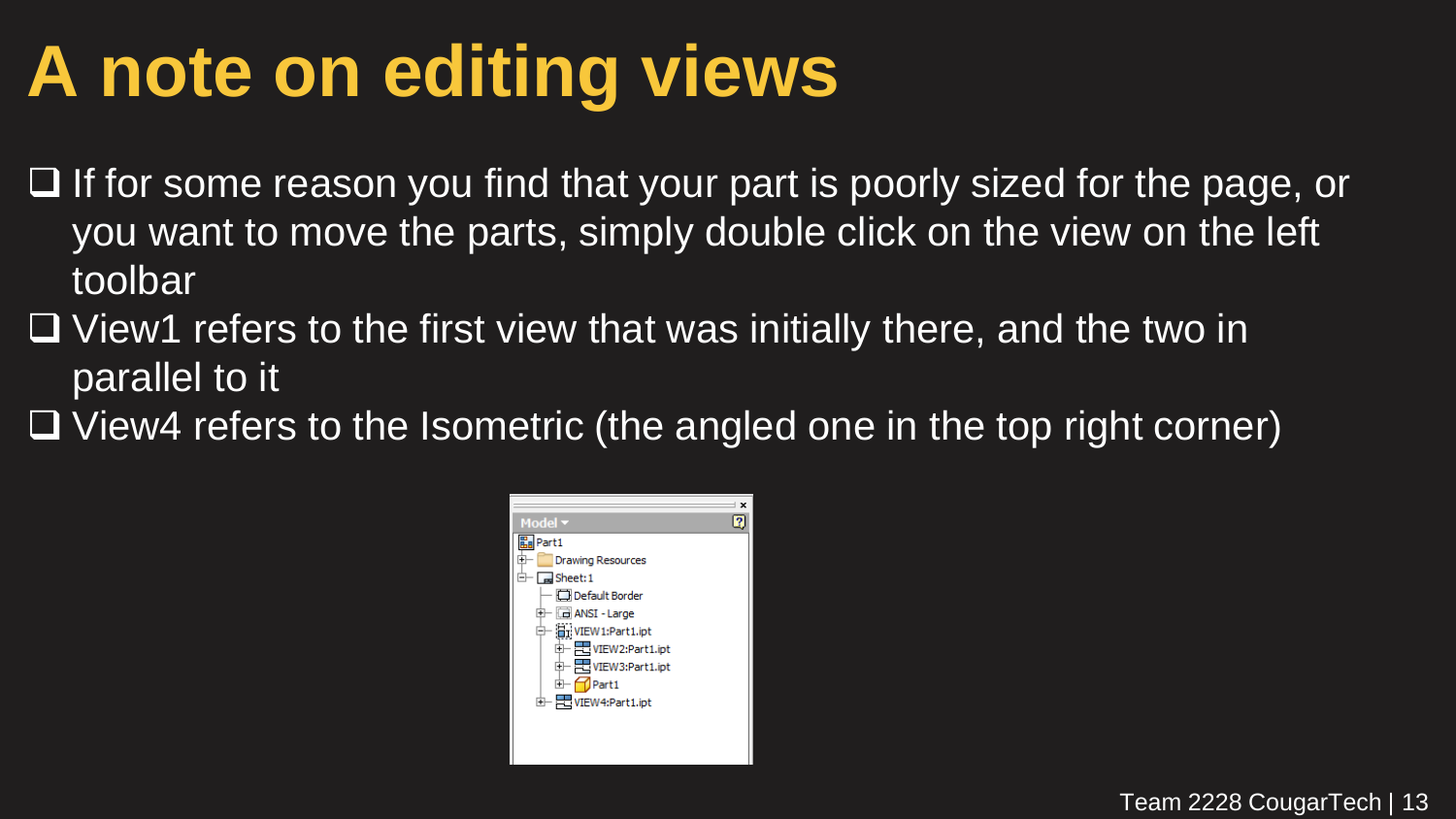## **Dimensioning your part**

#### $\Box$  To begin dimensioning your part, change tabs to the annotate tab

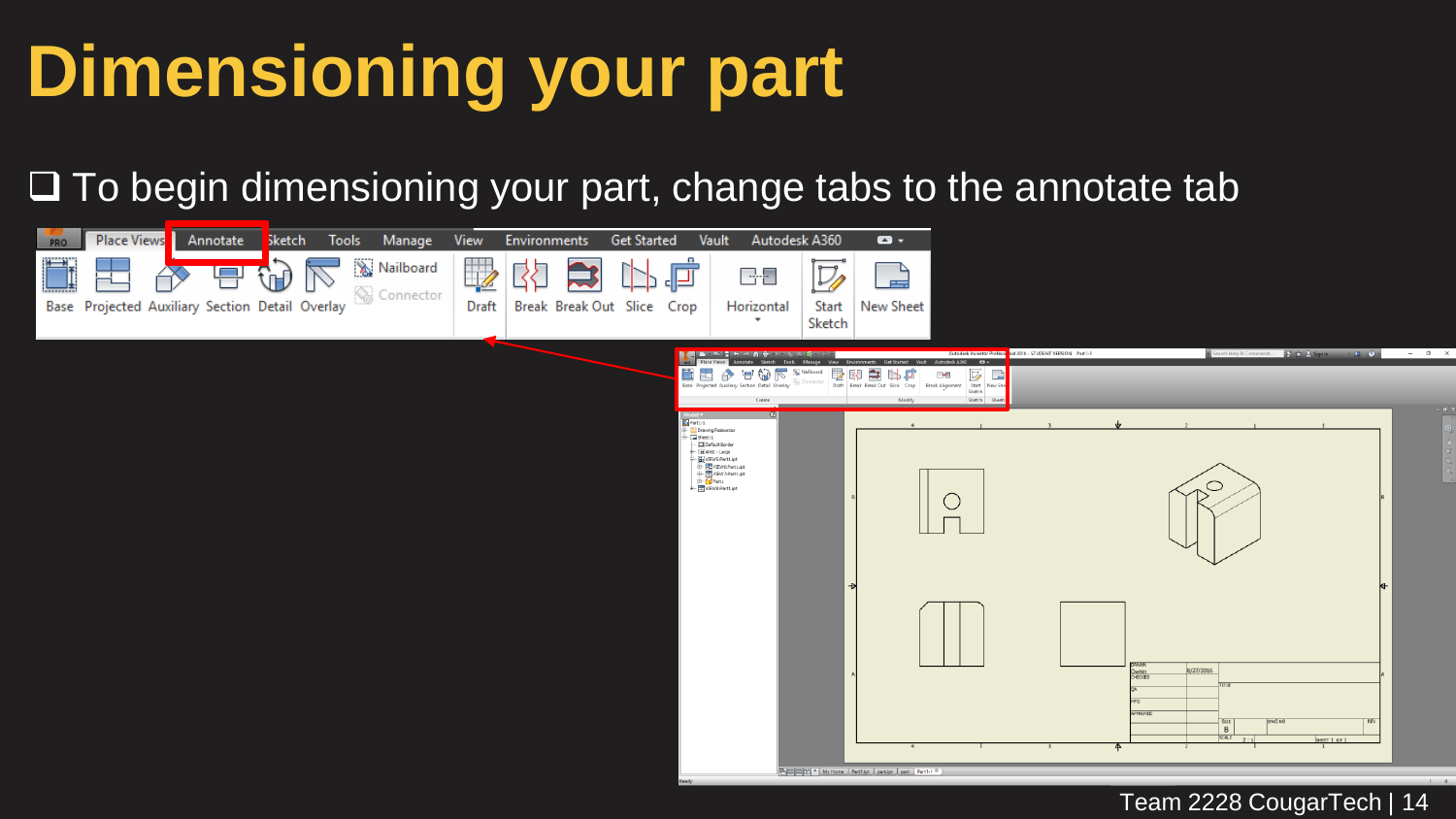### **Dimensioning tools**

 $\Box$  Shown below are most of your dimensioning tools, the primary one being "Dimension"



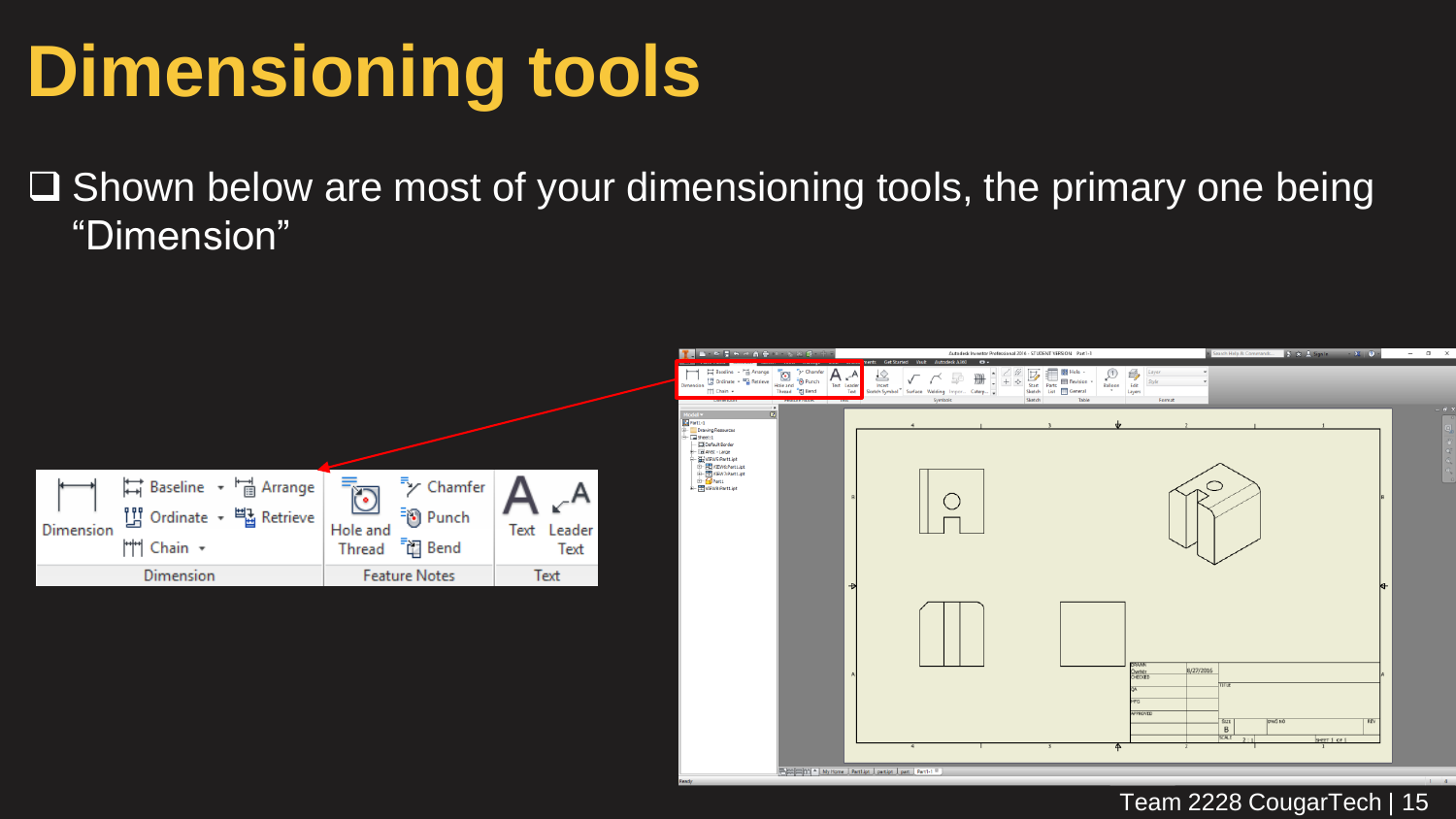### **Dimensioning a line**

 $\Box$  Click on a line to bring up the length of said line, similarly to the dimension tool in the first tutorial

 $\Box$  Click again to place it

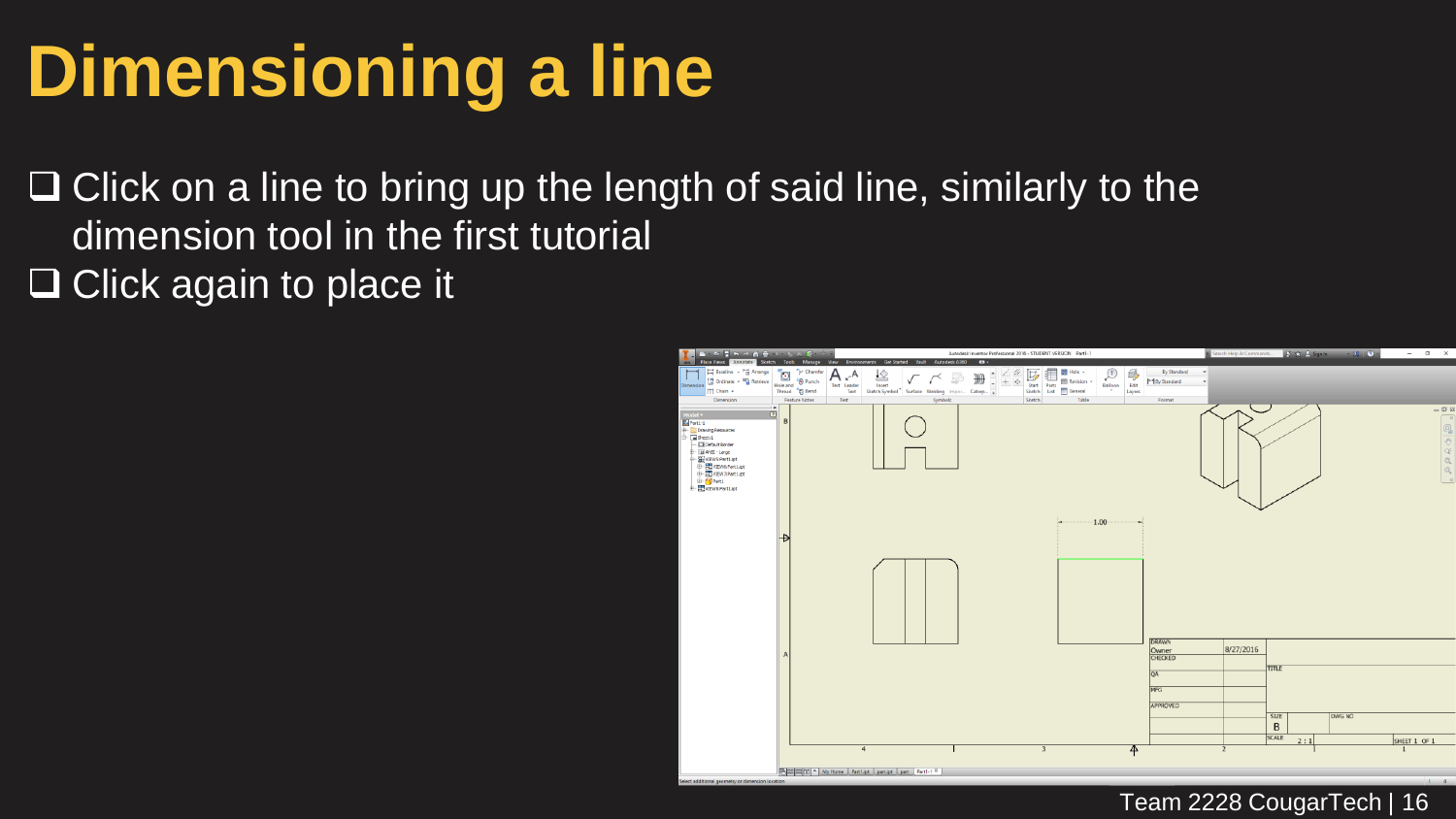### **Dimension prompt**

 $\Box$  After you place down your dimension, this prompt will appear For now, all you have to worry about is the "Primary Unit" under the "Precision and Tolerance" tab, which changes the decimal place  $\square$  Some dimensions may require more decimal places than tenths, but we generally don't go much past hundredths



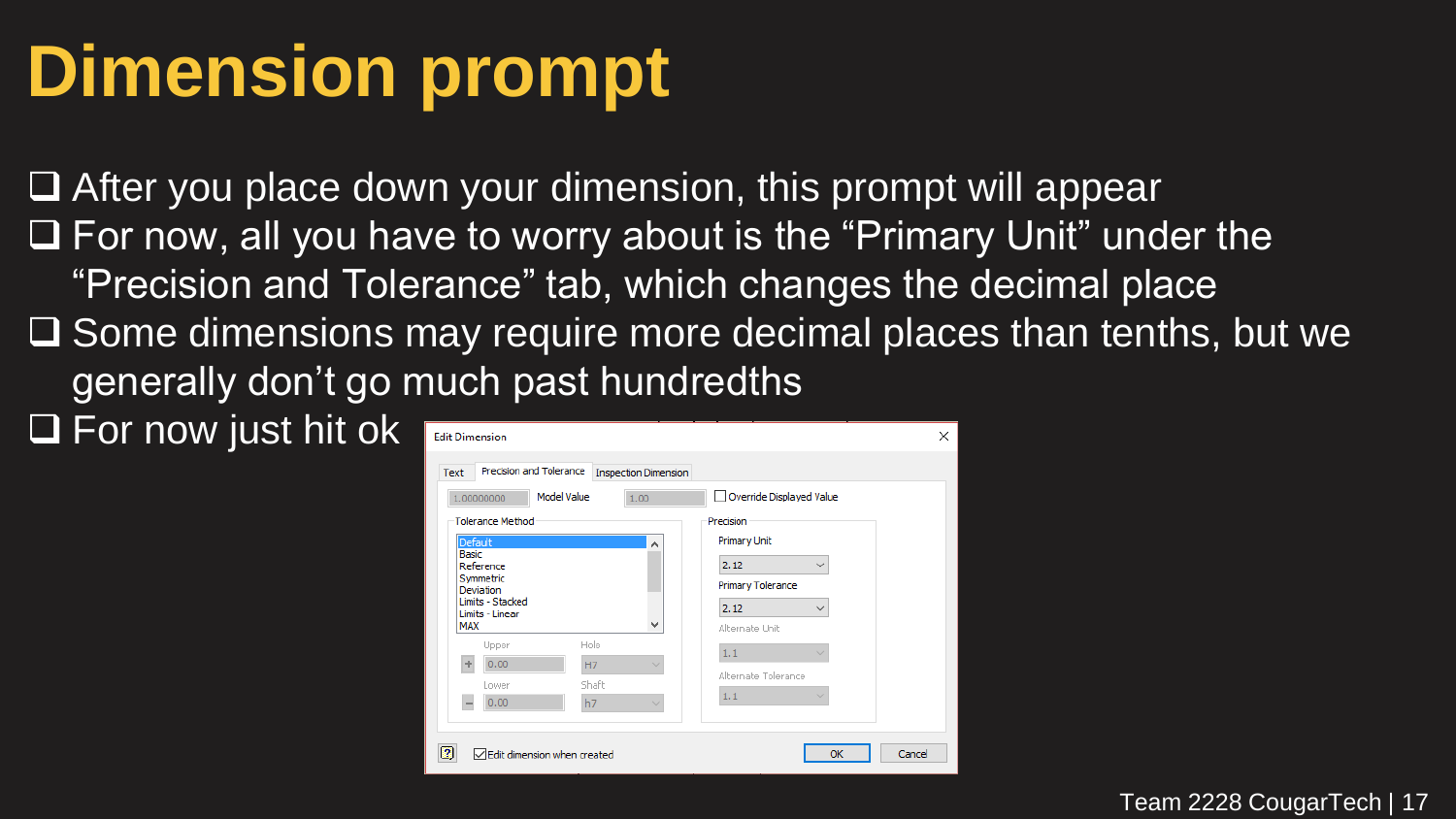### **Dimensioning 2 lines**

 $\Box$  Click on 2 lines to bring up the distance between them, or the angle if they are not parallel

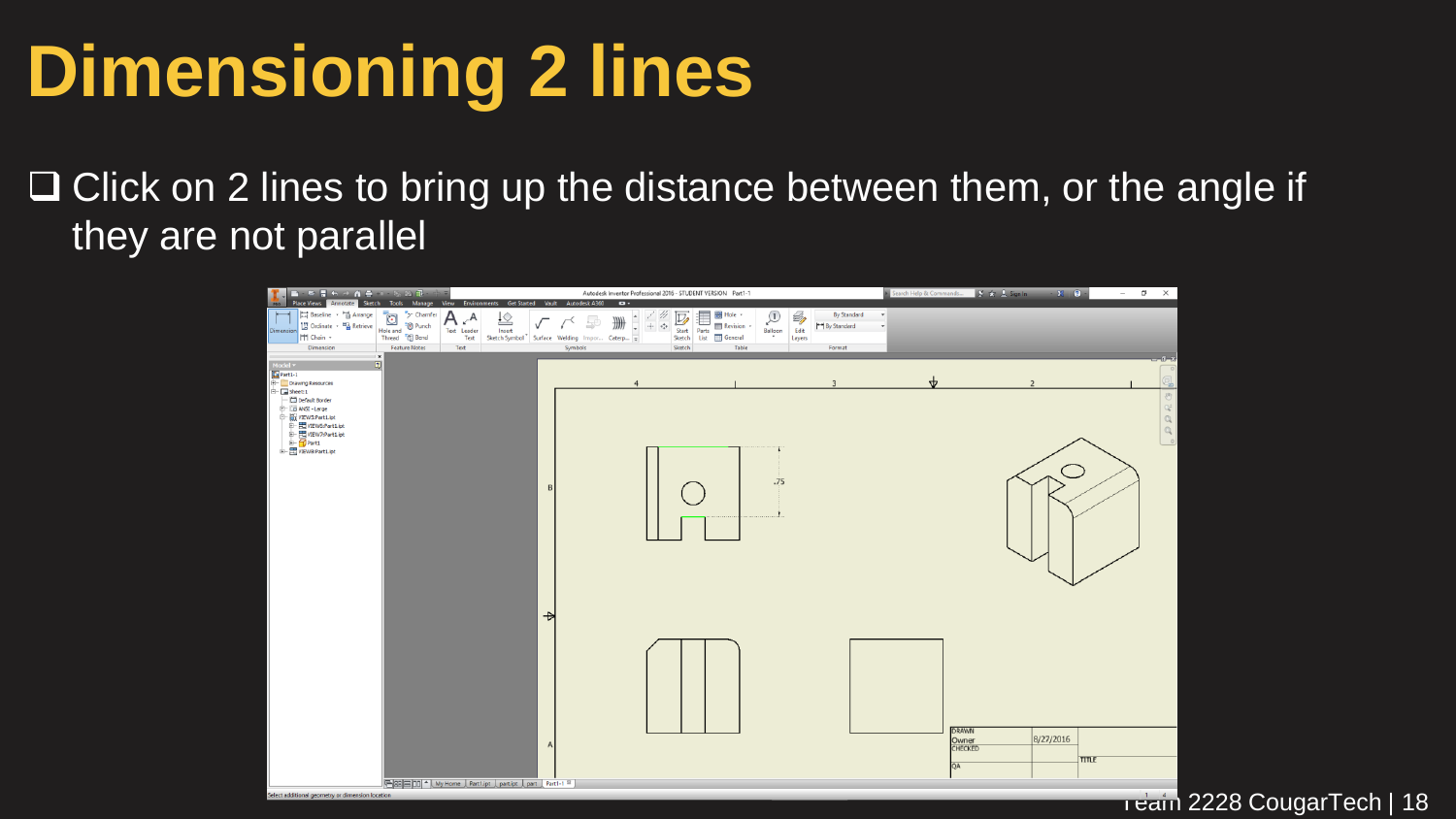#### **Dimensioning a hole or fillet**

 $\Box$  To dimension a hole or fillet, click on the edge and it will bring up its radius on a leader, which can be placed anywhere

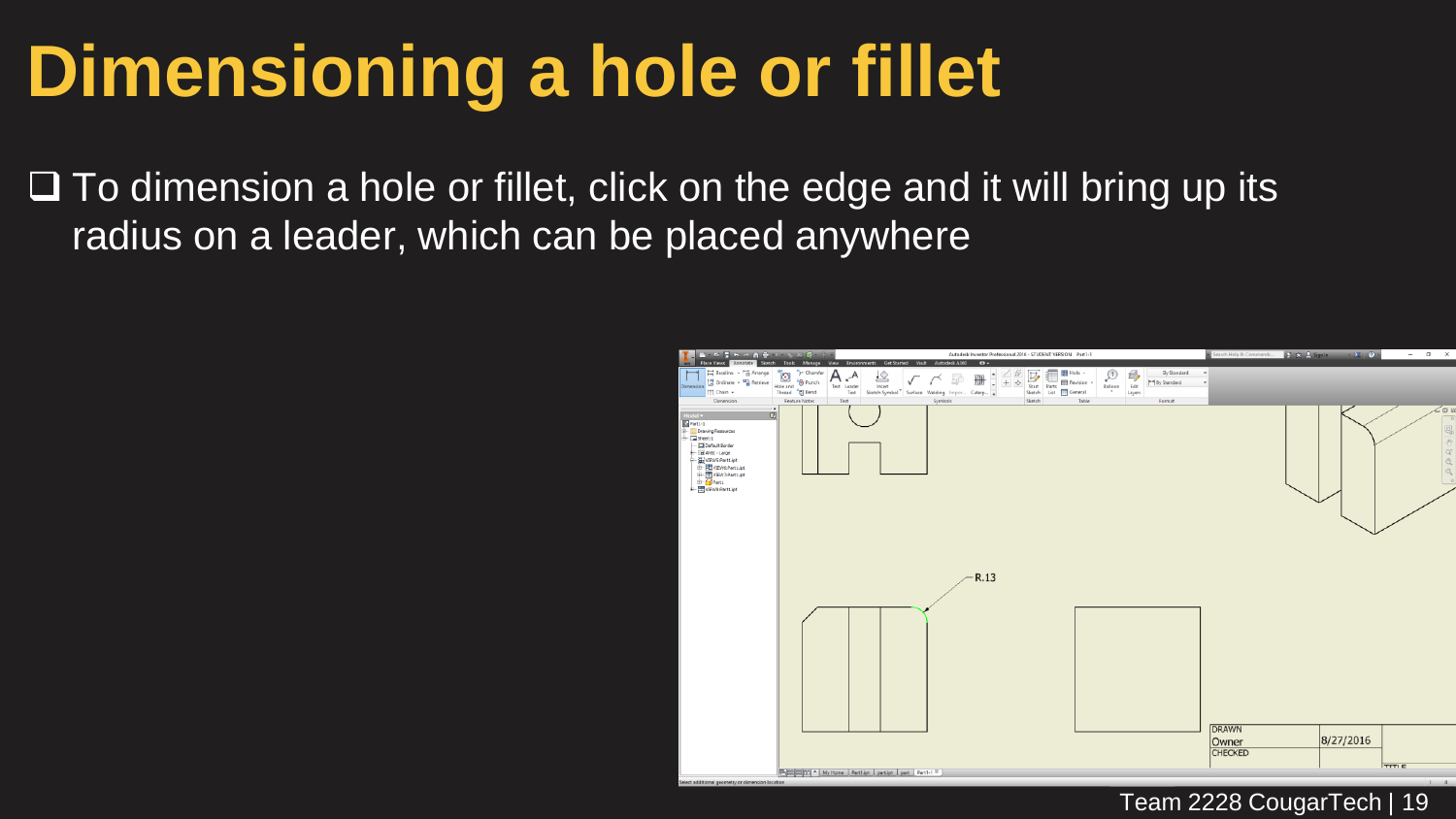#### **Some notes on dimensioning**

- You may notice while dimensioning that the dimension lines sometimes become dotted, try to place the dimensions at that that length, but its not critical
- $\Box$  Try not to make too many dimensions on the isometric, it can be confusing to read
- $\Box$  When dimensioning a part, try to do it all in reference to one point, for example when dimensioning something like the slide on your cube, dimension from an edge to one side of the slide, then from that same edge to the other side of the slide
- $\Box$  Try not to clutter the page with repeat dimensions, because it gets harder to read the critical ones
- $\Box$  Always check to make sure you got all the dimensions, especially the critical ones
- $\Box$  Use common sense when deciding how many decimal places to use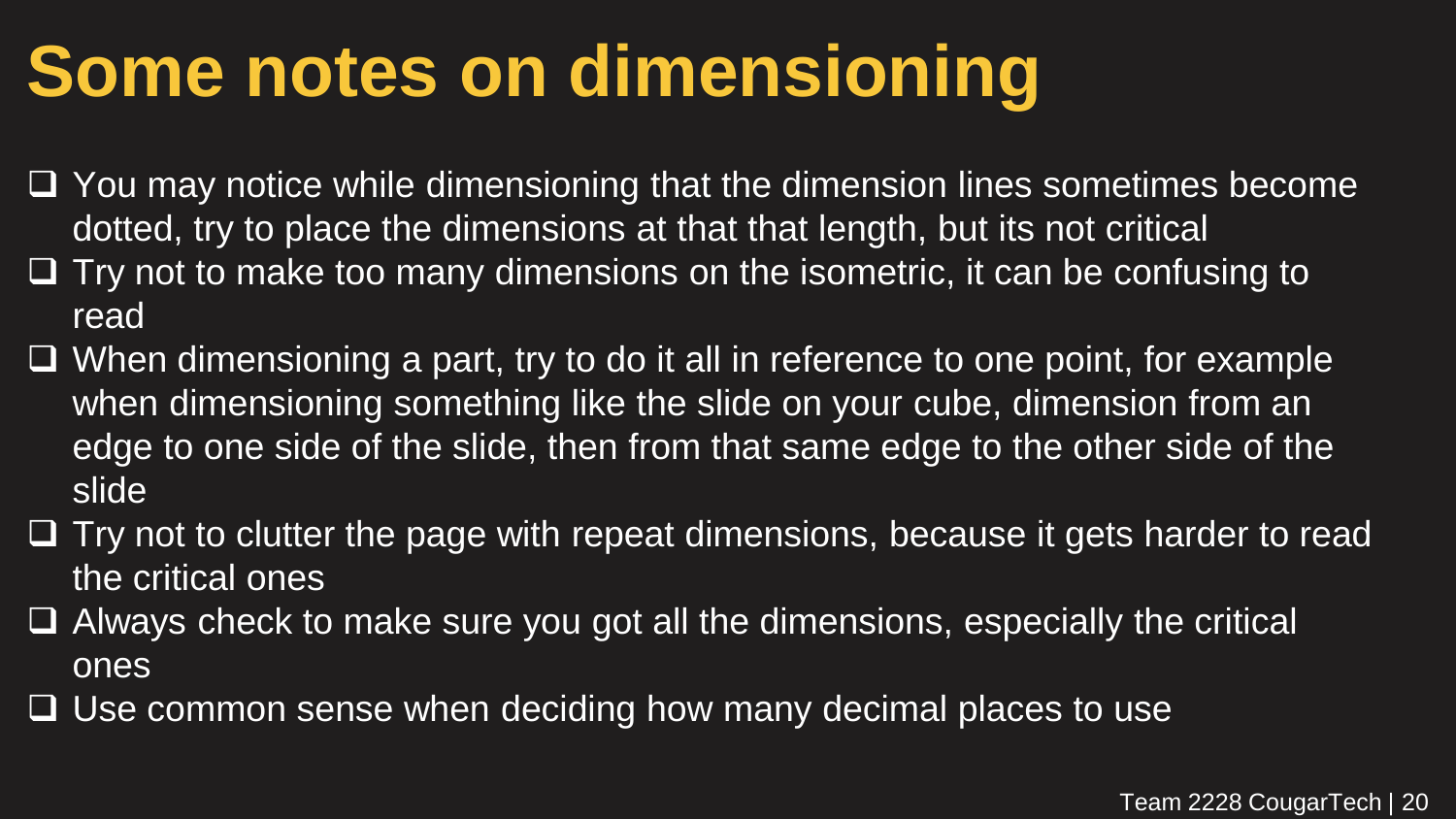Now please fully dimension your part, and show it to a mentor or the current cad lead